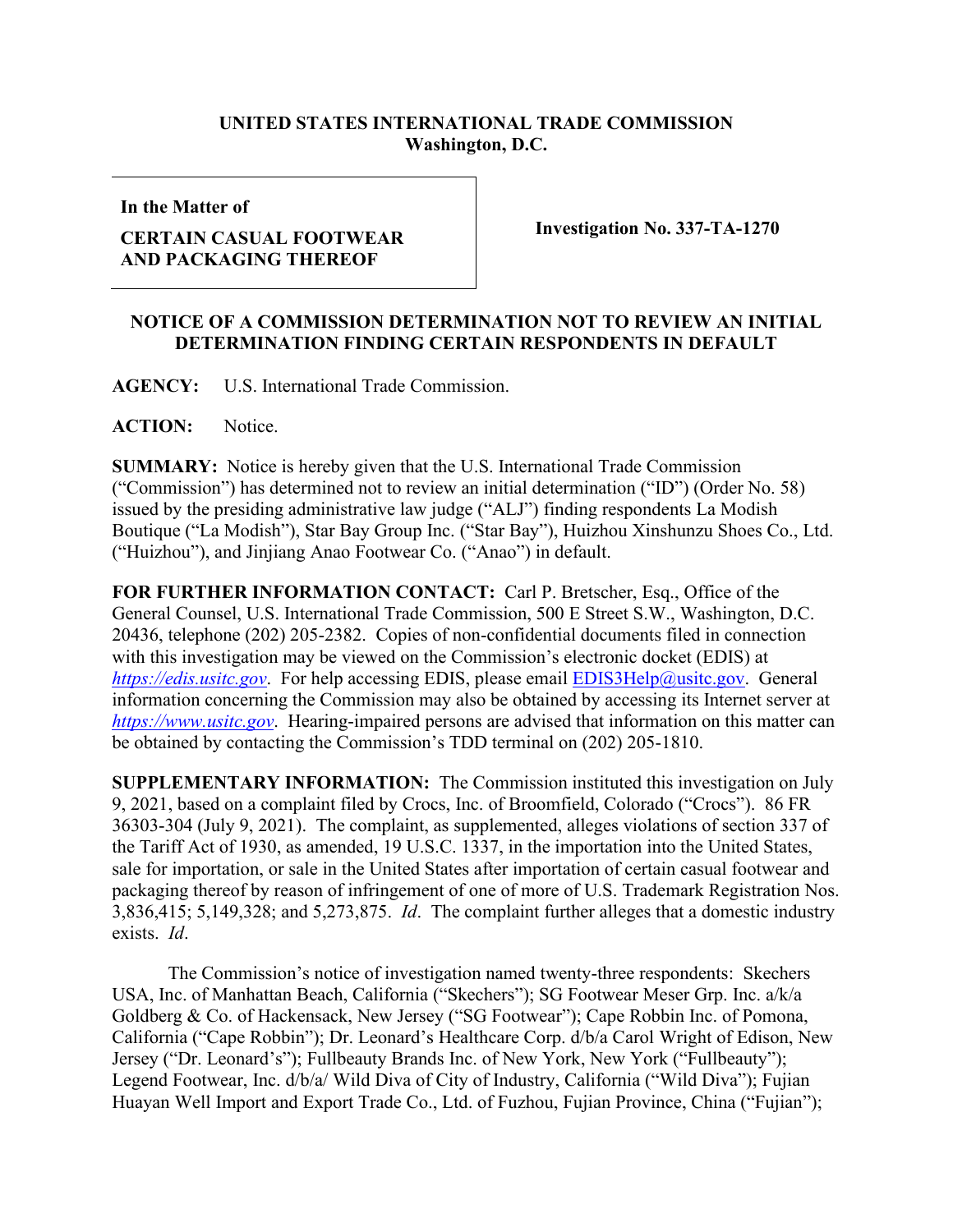Yoki Fashion International LLC of New York, New York ("Yoki"); Bijora, Inc. d/b/a Akira of Chicago, Illinois ("Akira"); Hawkins Footwear, Sports, Military & Dixie Store of Brunswick, Georgia ("Hawkins"); Shoe-Nami Inc. of Gretna, Louisiana ("Shoe-Nami"); PW Shoes, Inc. of Maspeth, New York ("PW"); 718Closeouts of Brooklyn, New York ("718Closeouts"); Crocsky of Austin, Texas ("Crocsky"); Hobibear Shoes and Clothes Ltd. of Brighton, Colorado ("Hobibear"); Ink Tee of Los Angeles, California ("Ink Tee"); Maxhouse Rise Ltd. of Hong Kong, China ("Maxhouse"); Hobby Lobby Stores, Inc. of Oklahoma City, Oklahoma; La Modish of West Covina, California; Loeffler Randall Inc. of New York, New York ("Loeffler Randall"); Star Bay of Hackensack, New Jersey; Quanzhou ZhengDe Network Corp. of Quanzhou, Fujian Province, China; and Royal Deluxe Accessories, LLC of New Providence, New Jersey ("Royal Deluxe"). The Office of Unfair Import Investigations ("OUII") was also named as a party to this investigation.

On November 17, 2021, the Commission amended the complaint and notice of investigation to add certain new respondents, including Mould Industria de Matrizes Ltda. d/b/a/ Boaonda ("Boaonda"), Dongguan Eastar Footwear Enterprises Co., Ltd. ("Eastar"); KGS Sourcing Ltd. ("KGS"), Fujian Wanjiaxin Industrial Developing, Inc. a/k/a Fujian Wanjiaxin Light Industrial Developing, Inc. ("Wanjiaxin"), Huizhou, and Anao, and to terminate the investigation with respect to Crocsky, Hobibear, and Ink Tee. Order No. 30 (Oct. 21, 2021), *unreviewed by* Comm'n Notice (Nov. 17, 2021). The Commission subsequently terminated the investigation with respect to Eastar, Maxhouse, Wanjiaxin, and Boaonda, based on consent orders and consent order stipulations. Order No. 39 (Jan. 11, 2022) (Eastar), *unreviewed by* Comm'n Notice (Feb. 4, 2022); Order No. 46 (March 3, 2022) (Maxhouse, Wanjiaxin), *unreviewed by* Comm'n Notice (March 22, 2022); Order No. 54 (March 15, 2022) (Boaonda), *unreviewed by* Comm'n Notice (April 1, 2022). The Commission also terminated the investigation with respect to KGS for good cause. Order No. 40 (Feb. 1, 2022) (KGS), *unreviewed by* Comm'n Notice (Feb. 22, 2022).

The Commission also has partially terminated the investigation with respect to certain respondents on the basis of settlement agreements or consent orders. *See* Order No. 12 (Aug. 11, 2021) (terminating Skechers), *unreviewed by* Comm'n Notice (Aug. 24, 2021); Order No. 16 (Aug. 26, 2021) (SG Footwear) and Order No. 17 (Aug. 16, 2021) (Cape Robbin), *unreviewed by* Comm'n Notice (Sept. 24, 2021); Order No. 20 (Sept. 1, 2021) (Dr. Leonard's), *unreviewed by* Comm'n Notice (Sept. 29, 2021); Order No. 22 (Sept. 9, 2021) (Fullbeauty) and Order No. 23 (Wild Diva), *unreviewed by* Comm'n Notice (Oct. 7, 2021); Order No. 24 (Sept. 17, 2021) (Fujian), *unreviewed by* Comm'n Notice (Oct. 7, 2021); Order No. 25 (Sept. 22, 2021) (Yoki), *unreviewed by* Comm'n Notice (Oct. 7, 2021); Order No. 26 (Sept. 28, 2021) (Akira), *unreviewed by* Comm'n Notice (Oct. 27, 2021); Order No. 27 (Oct. 6, 2021) (Hawkins), *unreviewed by* Comm'n Notice (Oct. 29, 2021); Order No. 32 (Nov. 1, 2021) (Shoe-Nami) and Order No. 33 (Nov. 1, 2021) (PW), *unreviewed by* Comm'n Notice (Nov. 29, 2021); Order No. 34 (Nov. 10, 2021) (718 Closeouts), *unreviewed by* Comm'n Notice (Dec. 6, 2021); Order No. 54 (April 22, 2022) (Royal Deluxe), *unreviewed by* Comm'n Notice (May 17, 2022); Order No. 56 (May 6, 2022) (Loeffler Randall), *unreviewed by* Comm'n Notice (May 27, 2022).